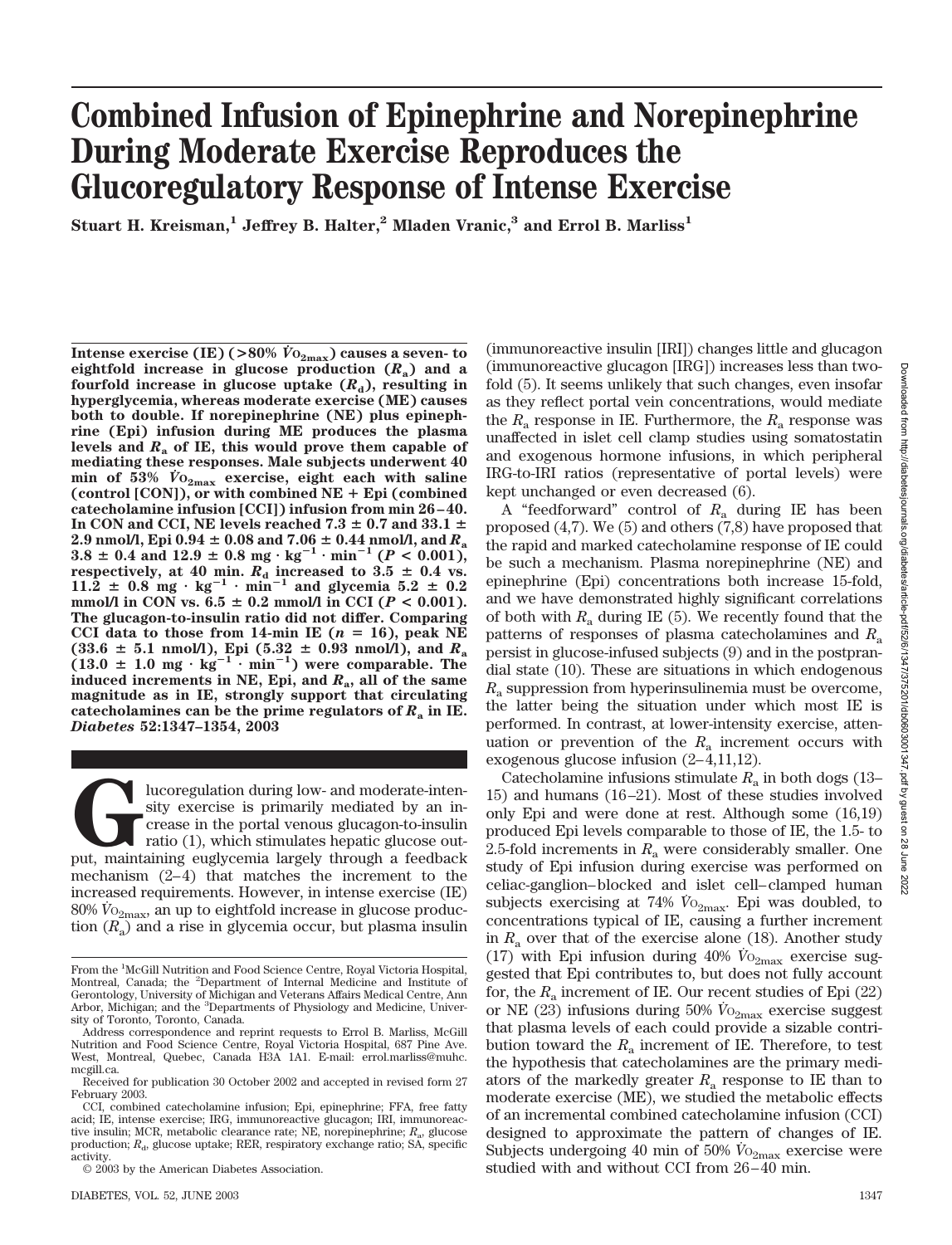#### TABLE 1 Subject data

| pubject uata                                                          |                |                |
|-----------------------------------------------------------------------|----------------|----------------|
|                                                                       | <b>CON</b>     | $CCI*$         |
| $\boldsymbol{n}$                                                      | 8              | 8              |
| Height (cm)                                                           | $176 \pm 2.4$  | $183 \pm 2.1$  |
| Weight (kg)                                                           | $72.6 \pm 2.4$ | $77.8 \pm 3.0$ |
| BMI $(kg/m^2)$                                                        | $23.4 \pm 0.6$ | $23.1 \pm 0.7$ |
| Age (years)                                                           | $25.5 \pm 0.6$ | $22.4 \pm 1.7$ |
| $\dot{V}_{\rm O_{2max}}$ ( <i>l</i> /min)                             | $4.1 \pm 0.4$  | $4.5 \pm 0.1$  |
| $\dot{V}$ <sub>max</sub> (ml · kg <sup>-1</sup> · min <sup>-1</sup> ) | $57.1 \pm 2.7$ | $57.2 \pm 2.4$ |
| Maximum workload (W)                                                  | $272 \pm 10.0$ | $282 \pm 8.0$  |
| Study % $\dot{V}_{\rm O_{2max}}$                                      | $52.8 \pm 0.7$ | $53.3 \pm 0.8$ |
| Study workload (W)                                                    | $113 \pm 6$    | $108 \pm 4$    |

Data are means  $\pm$  SE. \*Combined infusion of norepinephrine and epinephrine.

#### **RESEARCH DESIGN AND METHODS**

Subject data are given in Table 1. Screening included medical history, physical examination, hemogram, blood biochemistry, urinalysis, hepatitis B and human immunodeficiency virus serology, electrocardiogram, and chest roentgenogram. Subjects were fully informed and gave signed consent as prescribed by the human ethics committee.  $\dot{\mathit{V}}\mathrm{O}_{2\mathrm{max}}$  was determined during an incremental workload on a cycle ergometer (Collins Metabolic Cart; Collins, Braintree, MA). Oxygen uptake  $(\dot{V}_{0}$ , standard temperature and pressure, dry gas [STPD]), carbon dioxide output ( $\vec{V}$ co<sub>2</sub>, STPD), ventilation (l/min, body temperature and pressure, saturated with water vapor [BTPS]), respiratory exchange ratio (RER), and heart rate were measured. The studies with glucose turnover measurements began at 0800 in the 12-h overnight fasting state. Intravenous cannulas were placed in both arms. A bolus of 22  $\mu$ Ci high-performance liquid chromatography–purified [3-<sup>3</sup> H]glucose tracer (Perkin-Elmer-NEN, Billerica, MA) was followed by a constant infusion of 0.24 Ci/min in 0.9% saline, except where otherwise specified. Blood was sampled at intervals indicated by the data points of the figures. In the CCI experiment, NE (Sanofi Canada, Markham, ON, Canada) and Epi HCl (Abbott Laboratories, Saint-Laurent, QC, Canada) in isotonic saline and 1 mg/ml ascorbic acid (Sabex, Boucherville, QC, Canada) were infused from 26 to 40 min of exercise. In the CON experiment, only ascorbic acid in saline was infused. Subjects were unaware of which infusate was received. Glucose specific activity (SA) was maintained by increasing the tracer infusion incrementally to a maximum of sixfold the rates at rest during the infusion period in CCI and then returning it to the pre-exercise rate in early recovery. The goal was to introduce labeled glucose into the circulation at a rate proportional to endogenous  $R_a$ , thereby attenuating changes in  $[3H]$ glucose SA to <25% during the rapid changes in glucose kinetics, as in previous experiments (5,6,9,10,22,23). This step would ensure the validity of glucose turnover calculations, even if there were changes in pool fraction during this time.

Samples for glucose turnover, insulin and glucagon, catecholamines, and lactate and pyruvate measurements were collected and processed as previously described  $(9)$  and analyzed as previously detailed  $(6)$ .  $R<sub>a</sub>$  and glucose uptake  $(R_d)$  were calculated from the variable isotope infusions with the one-compartment model using a glucose distribution space of 25% of body weight and a pool fraction of 0.65. Data were systematically smoothed using the OOPSEG (optimized optimal segments) program. References for glucose kinetic analyses are given in studies by Sigal et al. (6), Manzon et al. (9), and Kreisman et al. (10). The glucose metabolic clearance rate (MCR) was calculated by dividing  $R_d$  by the plasma glucose concentration.

Baseline characteristics were compared between groups with the independent samples *t* test. Other variables were analyzed by repeated-measures ANOVA. Significant within-study differences  $(P < 0.05)$  by ANOVA were analyzed by the Student-Newman-Keuls *t* test. Between-study differences significant by ANOVA had individual time points compared with the independent samples *t* test. Linear correlations were calculated using the Pearson correlation coefficient as previously detailed (6). The SPSS-Windows Release 10.0 software package (SPSS, Chicago, IL), Microsoft Excel 7.0 Analysis ToolPak (GreyMatter International, Cambridge, MA), and Primer Biostats (McGraw-Hill, New York) were used. Data are presented as means  $\pm$  SE.

## **RESULTS**

No untoward effects were experienced, and subjects were not able to distinguish between protocols. The subject groups were comparable (Table 1). RER increased in both



**FIG. 1. Plasma glucose concentration during baseline, 40 min of 50%**  $\dot{V}$ O<sub>2max</sub> exercise with and without combined Epi and NE infusion (CCI) from minutes 26 to 40 (indicated by the horizontal bar labeled "infu**sions"), and 120 min of postexercise recovery. Time 0 indicates the beginning of exercise. Data for CCI studies (** $n = 8$ **) and CON studies**  $(n = 8)$  are indicated. Data are presented as means  $\pm$  SE. Where SE **bars are not present, they are smaller than the symbol or would overlap with the SE from the other group. Significant differences are specified in the text.**

to  $0.93 \pm 0.01$  by 6 min, then declined to  $0.90 \pm 0.01$  at 30 min, remaining at  $\sim 0.86 \pm 0.01$  until 40 min in CON, but rising in CCI to  $0.93 \pm 0.2$  at 31 min and  $0.91 \pm 0.01$  at 40  $\min(P < 0.03$  during infusion). Heart rate did not change with infusion in CCI. Blood pressure did not differ between studies at any time.

Plasma glucose concentrations (Fig. 1) were not different at baseline and did not change with ME. They rose abruptly (21.1%) from 26 to 40 min in CCI to  $5.78 \pm 0.18$ mmol/l, becoming higher than CON  $(4.68 \pm 0.14 \text{ mmol/l})$ from 26 to 40 min  $(P = 0.030)$ . Peak glycemia was reached at 5 min of recovery (6.47  $\pm$  0.22 in CCI, 5.15  $\pm$  0.16 mmol/l in CON), and it remained higher in CCI ( $P = 0.018$ ) for 50 min. In CON, no significant change occurred during recovery. The approach to altering labeled glucose infusion rates in CCI was successful in limiting blood glucose SA changes: it was stable at  $1.63 \pm 0.04$  µCi/g for the 30 min before exercise, and its average during infusion was 1.54  $\pm$ 0.06 to 1.60  $\pm$  0.06  $\mu$ Ci/g.  $R_a$  (Fig. 2A) did not differ between studies at baseline nor during the progressive 75% rise during the first 26 min of exercise. Whereas *R*<sup>a</sup> remained at this level in CON (4.53  $\pm$  0.43 mg  $\cdot$  kg<sup>-1</sup>  $\cdot$  $min^{-1}$  at 32 min), it increased progressively in CCI to  $12.94 \pm 0.76$  mg  $\cdot$  kg<sup>-1</sup>  $\cdot$  min<sup>-1</sup> at 40 min (*P* < 0.001 vs. CON, during infusion). It then returned to comparable levels the first 10 min of recovery but was lower than in CON from 20 to 60 min of recovery  $(P = 0.026)$ . It was not different between groups after 80 min of recovery. Neither glucose  $R_d$  (Fig. 2*B*) nor MCR (Fig. 2*C*) differed at baseline or during the first 26 min of exercise, both increasing twofold. In CCI, both increased to a maximum  $R<sub>d</sub>$  of  $11.18 \pm 0.82$  mg  $\cdot$  kg<sup>-1</sup>  $\cdot$  min<sup>-1</sup> at 40 min (vs. 4.72  $\pm$  0.51 mg  $\cdot$  kg<sup>-1</sup>  $\cdot$  min<sup>-1</sup> at 28 min in CON) and a MCR of 10.93  $\pm$  0.96  $ml \cdot kg^{-1} \cdot min^{-1}$  at 40 min (vs. 5.57  $\pm$  0.67 ml  $\cdot$  kg<sup>-1</sup> $\cdot$  min<sup>-1</sup> at 28 min in CON). Both  $R_d$  ( $P = 0.031$  from 32 min) and MCR  $(P = 0.010$  from 36 min) increased in CCI with increasing infusion rates. Both fell abruptly early in recovery and then remained at slightly higher than baseline for the first 60 min of recovery in CCI and 70–80 min in CON. Neither  $R_d$  nor MCR differed significantly during recovery. IRI (Fig. 3*A*) did not differ at baseline and declined from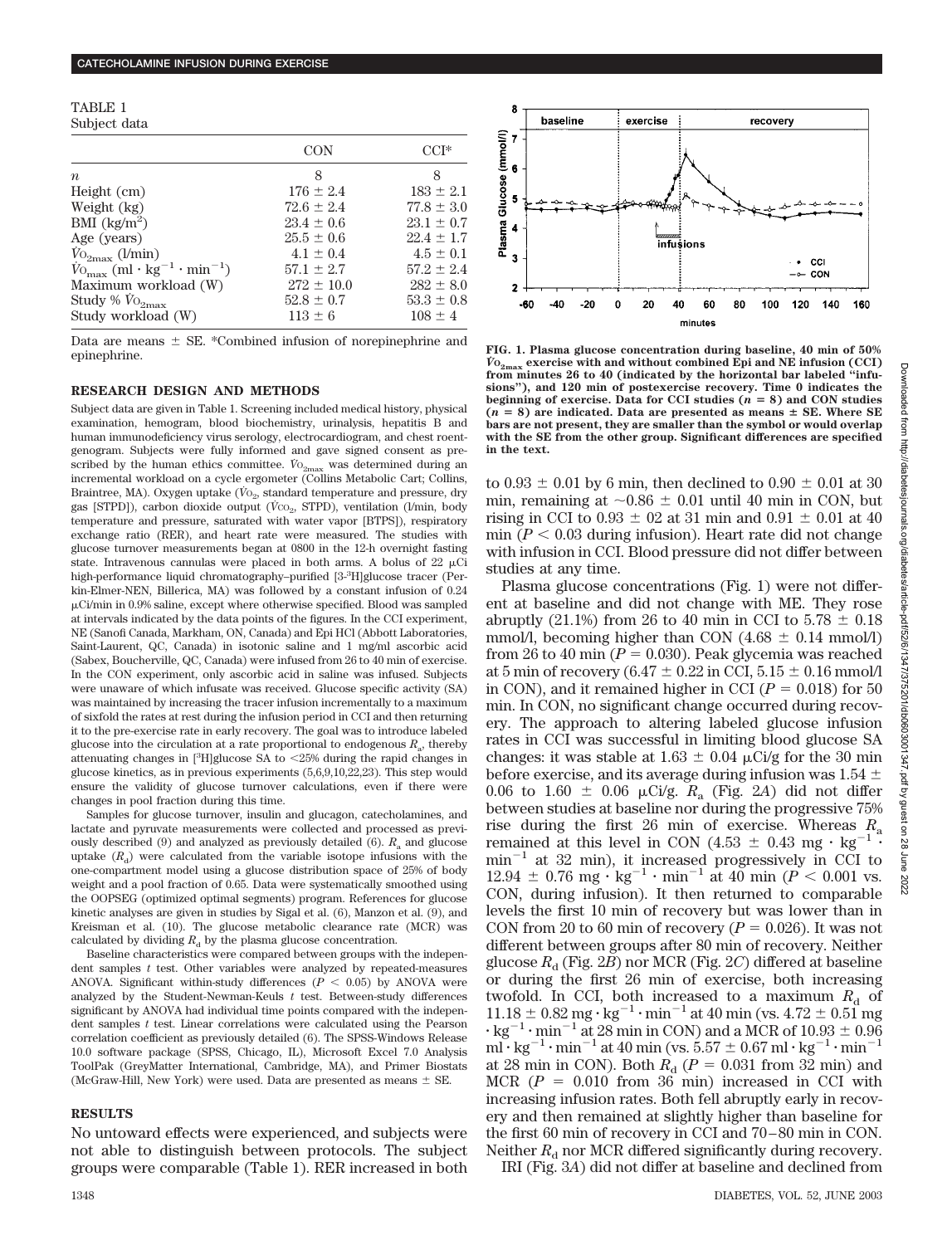

**FIG.** 2.  $R_a(A)$ ,  $R_d(B)$ , and glucose MCR  $(C)$  during baseline, 40 min of **50%** *V˙* **O2max exercise with and without CCI from minute 26 to 40, and recovery periods. Data are presented as in Fig. 1.**

0 to 26 min in CCI ( $P = 0.003$ ), but only with borderline significance in CON ( $P = 0.052$ ). It declined further from 26 to 40 min  $(P < 0.05)$  in CCI, although levels were not different between CON and CCI. The early-recovery rise in IRI was much greater in CCI (93 vs.  $19\%, P = 0.016$ ) and remained higher for the first 40 min  $(P = 0.011)$ . IRG (Fig. 3*B*) remained constant during the first 26 min of exercise in both studies and then increased from 26 to 40 min in CON  $(P < 0.001)$ . During the infusions in CCI, it rose 1.75-fold  $(P < 0.001)$  but reached values that were not significantly different from CON and did not differ during recovery. The IRG-to-IRI molar ratio (Fig. 3*C*) also did not differ at baseline and tended to increase during the first 26







**FIG. 3. IRI (***A***), IRG (***B***), and IRG-to-IRI molar ratio (***C***) during baseline, 40 min of 50%**  $\dot{V}_{0_{2max}}$  exercise with and without CCI from **minute 26 to 40, and recovery periods. Data are presented as in Fig. 1.**

min of exercise  $(P = 0.023$  in CON, but NS in CCI). It increased 1.82-fold during the combined infusion, and although mean levels were higher, the response did not differ from CON. The ratio then fell in early recovery in CCI and remained lower thereafter  $(P = 0.002)$ .

Plasma Epi (Fig. 4*A*) did not differ at baseline (0.41  $\pm$ 0.05 in CCI,  $0.35 \pm 0.06$  nmol/l in CON) or during the first  $26$  min of exercise, rising  $\sim$  2.5-fold. Whereas in CON it did not change from 26 to 40 min of exercise (0.94  $\pm$  0.08 nmol/l at 40 min), in CCI, it rose progressively to 7.06  $\pm$ 0.44 nmol/l at 40 min ( $P < 0.001$  vs. CON from 30 to 40 min). Levels fell abruptly after the termination of exercise and infusions, such that baseline values were approached at 5 min and reached at 20 min of recovery (as in CON).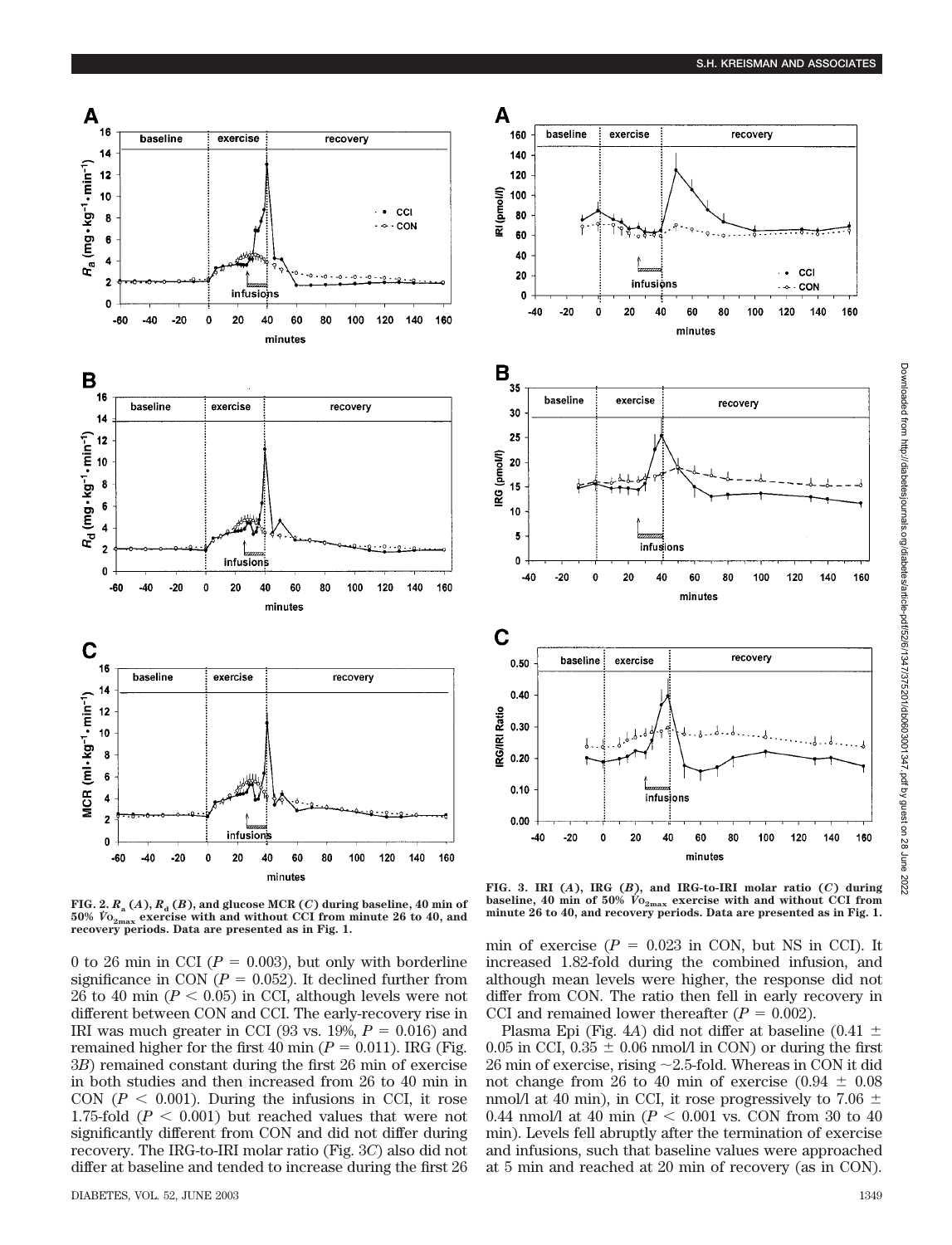

**FIG. 4. Plasma Epi (***A***) and NE (***B***) during baseline, 40 min of 50%** *V˙* **O2max exercise with and without CCI from minute 26 to 40, and recovery periods. Data are presented as in Fig. 1.**

Epi correlated significantly with  $R_a$  in all eight subjects when taken individually from 26 min of exercise to 5 min of recovery (mean  $r = 0.938, P < 0.003$ ).

Plasma NE (Fig. 4*B*) differed slightly between groups at baseline (4.13  $\pm$  0.36 vs. 2.74  $\pm$  0.24 nmol/l, *P* = 0.006) and for the first 26 min of exercise, during which it gradually doubled  $(P = 0.035)$  in both groups. The increment to 26 min exercise showed no between-group difference. Whereas in CON, it increased from 26 to 40 min (peak 7.28  $\pm$  0.74 nmol/l,  $P = 0.014$ ), in CCI it rose to 33.07  $\pm$  2.91 nmol/l at  $40 \text{ min } (P < 0.001 \text{ vs. } \text{CON from } 30 \text{ to } 40 \text{ min as})$ absolute levels or as change from baseline). Levels fell abruptly after the termination of exercise and infusions, such that baseline values were approached at 5 min and reached at 20 min of recovery. They were higher in CCI during early recovery as absolute levels  $(P = 0.011)$  or change from baseline  $(P = 0.041)$ . NE correlated significantly with  $R_a$  in all eight subjects from 26 min of exercise to 5 min of recovery (mean  $r = 0.877, P < 0.02$ ).

Neither blood lactate (Fig. 5*A*) nor pyruvate (Fig. 5*B*) differed at baseline. Both rose comparably between studies during the first 26 min. However, both lactate (*P* 0.001 vs. CON from 30 min) and pyruvate  $(P = 0.004$  vs. CON from 30 min) then underwent another rise in CCI, peaking at 40 min and remaining higher  $(P = 0.001)$ throughout recovery. Free fatty acids (Fig. 5*C*) did not differ between groups at baseline or during the first 26 min of exercise. They rose to a greater extent in CCI from 30 to 40 min of exercise  $(P = 0.044)$ . They did not differ during recovery, reaching a nadir at 40 min and rising thereafter.



 $\mathbf{A}_{_{4.0}}$ 

baseline

exercise

recovery

**FIG. 5. Blood lactate (***A***), pyruvate (***B***), and FFAs (***C***) during baseline, 40 min of 50%** *V˙* **O2max exercise with and without CCI from minutes 26 to 40, and recovery periods. Data are presented as in Fig. 1.**

Interpretation of the  $R_a$  and  $R_d$  responses that might be attributable to the catecholamines requires reference to those of exercise at  $>80\%$   $\dot{V}$ <sub>2max</sub>. Figures 6 and 7 present results of the present CCI experiment, compared with those observed during 14 min of IE in 16 comparable subjects from previous studies (5). The pattern of glucose response is similar, and although the means of CCI were all lower, this difference was not significant by ANOVA during exercise, during recovery, or in peak levels reached (Fig.  $6A$ ). There was no difference in  $R_a$  response (Fig.  $6B$ ), comparing the 14 min of CCI versus IE, and the peak reached was not significantly different. The corresponding  $R_{\rm d}$  (Fig. 6*C*) was very similar in response, with only the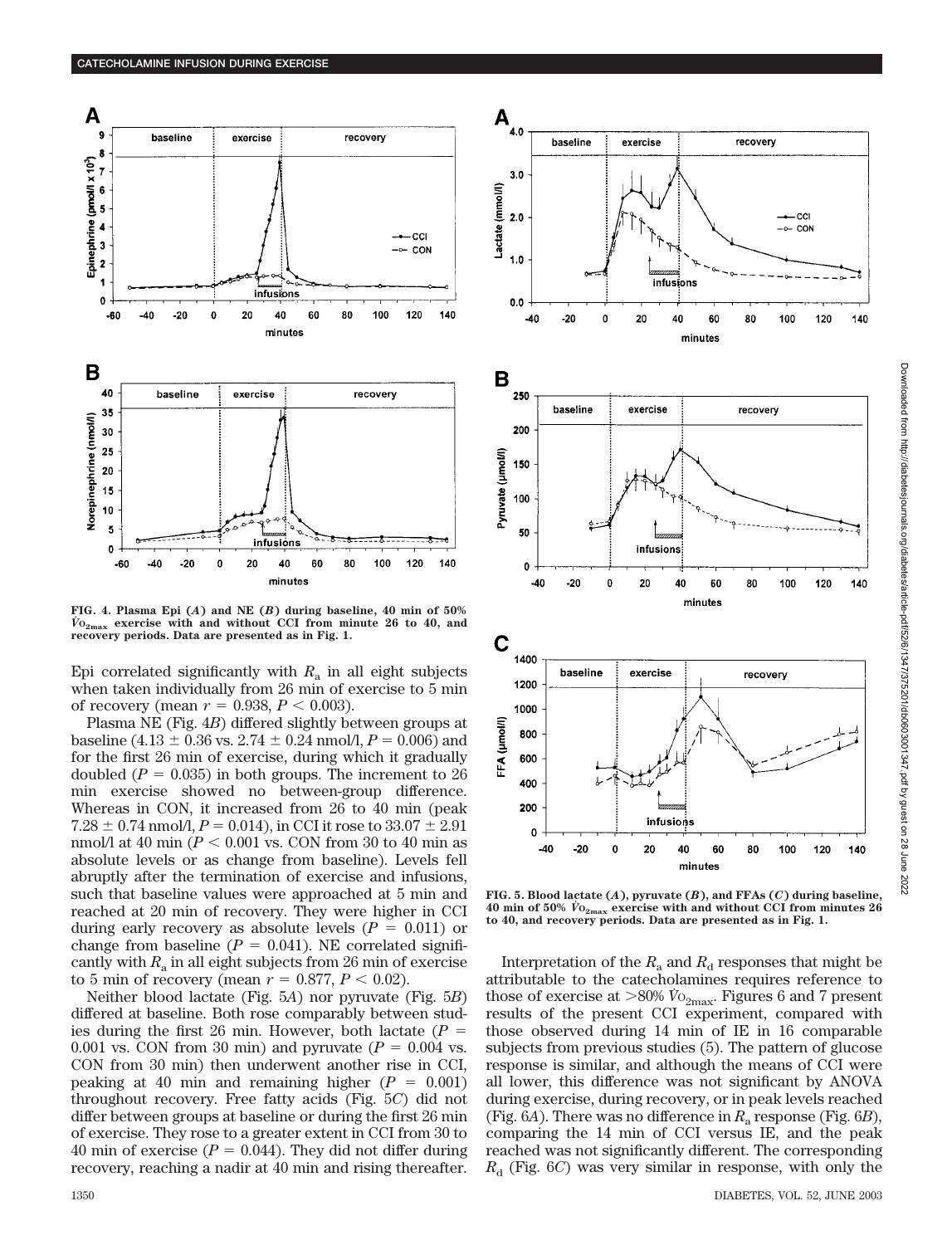

FIG. 6. Plasma glucose  $(A)$ ,  $R_a$   $(B)$ , and  $R_d$   $(C)$  during ME with CCI<br>from minutes 26 to 40 (  $\bullet$  ) compared with IE in 16 comparable subjects **exercised at >80%**  $\dot{V}_{0_{2\text{max}}}(\Box)$  (data from previously published studies **[5]). For IE, the graph is interrupted because the first result of 14 min of exercise is plotted after 26 min, for comparison with the CCI experiment. Data are otherwise presented as in Fig. 1.**

peak value higher in CCI ( $P = 0.002$ ). The corresponding catecholamines were likewise remarkably similar between the CCI studies and IE (Fig. 7*A* and *B*).

### **DISCUSSION**

A feedforward mechanism for the regulation of hepatic glucose output during IE has been proposed (4,7,24). Our previous results have been consistent with plasma catecholamines being the primary mediators of this response (5,6,9,10,22,23), although a clear cause-effect relationship had not been established. Thus, this hypothesis has re-



**FIG. 7. Plasma Epi (***A***) and NE (***B***) during ME with CCI from minutes 26 to 40 (**F**) compared with 16 comparable subjects exercised at >80%**  $\dot{V}_{\text{O}_{2\text{max}}}$  ( $\Box$ ) (5). Data are presented as in Fig. 6.

mained controversial (18,25–29). Our recent work suggests that alone, Epi (22) and NE (23) are each capable of producing a portion of the IE  $R_a$  response. Therefore, the goal of the present study was to define the potential role of the circulating catecholamines in stimulating  $R_a$  during IE, by attempting to "convert" the modest  $R_a$  response of moderate-intensity exercise to mimic the much larger *R*<sup>a</sup> response to IE. The results confirm that exogenous CCI is sufficient to reproduce the large increment of  $R_a$  observed during IE compared with ME. Following the typical modest glucoregulatory and catecholamine responses to 50%  $V_{{}^{O2}max}$  exercise, the infused subjects showed a marked and progressive  $R_a$  increment equivalent to that in IE, in association with the corresponding equivalent increment in plasma catecholamines. Furthermore, other responses typical of IE were generated, including rising glycemia due to a lesser increment of  $R_d$  than  $R_a$ , elevated RER, and rises in lactate and pyruvate levels. The early-recovery hyperglycemia and hyperinsulinemia typical of IE also occurred. These findings support the hypothesis that the much greater metabolic responses during IE compared with ME could result primarily from the systemic effects of released catecholamines.

Whereas catecholamines can stimulate glucagon release, their effects on glucose turnover are independent of this effect (14). The rise in IRG-to-IRI molar ratio during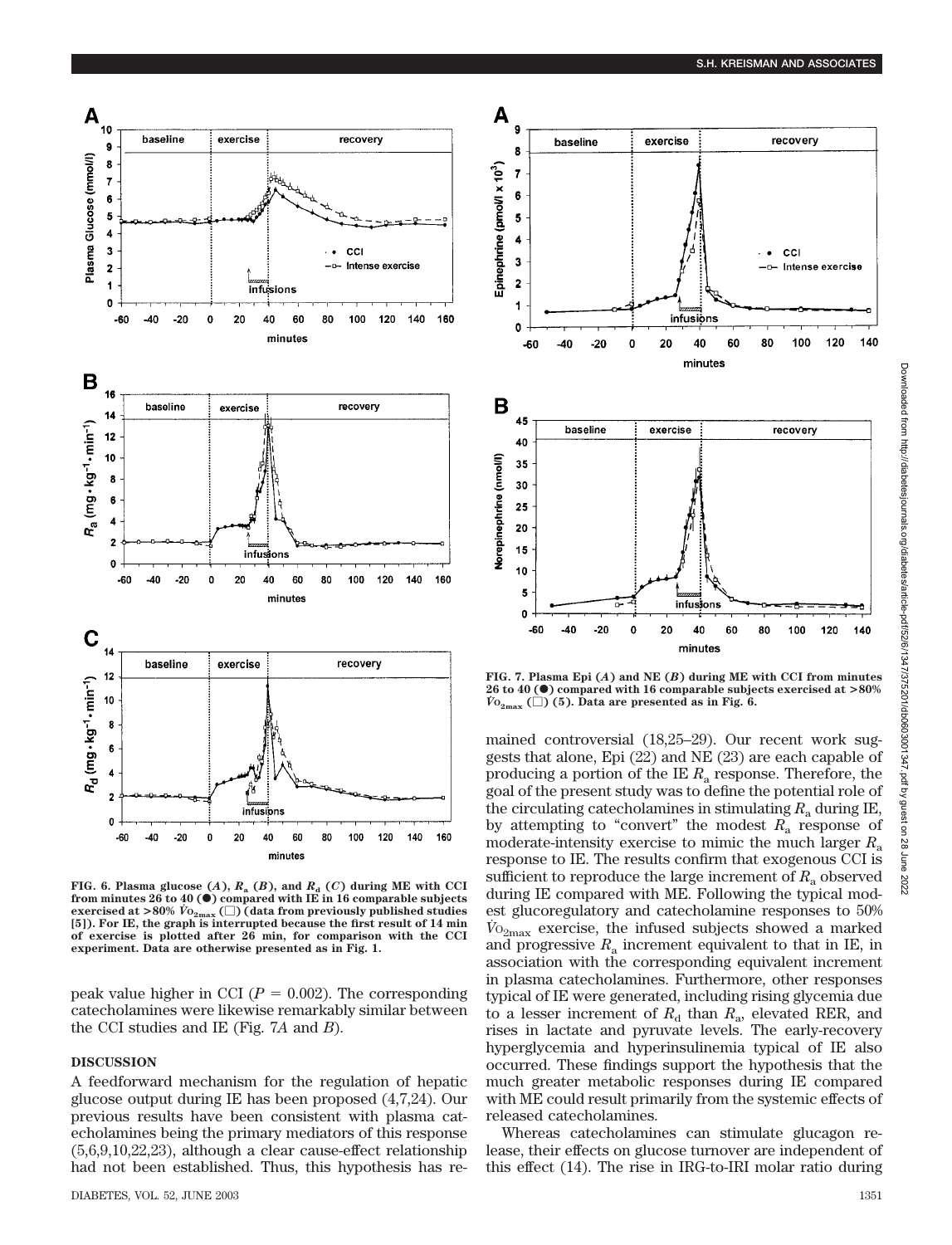CCI (Fig. 3*C*) may be an underestimate of its portal venous changes (30). Nonetheless, the magnitude of this change is likely to be too small to account for such a large  $R_a$ response (31,32). The most compelling argument for this in IE is that during our islet cell clamp study, their portal levels were likely equal to peripheral levels and either did not change or their ratio decreased, yet the rapid and large *R*<sup>a</sup> response was unaffected (6).

Some data have been interpreted as inconsistent with the hypothesis of circulating catecholamine mediation of *R*<sup>a</sup> in IE (18,25–29). Many of these may be explained by the absolute intensity of the exercise studied being lower than that which we hypothesize as the threshold above which the catecholamines become key regulators. In a study of celiac ganglion blockade (18), there was no attenuation of *R*<sup>a</sup> despite lowering of plasma Epi and NE levels in subjects not infused with Epi. However, the subjects were exercising at <75%  $\hat{V}_{O_{2\text{max}}}$  and  $R_{\text{a}}$  increased only threefold. Another study (29) showed no significant attenuation of *R*<sup>a</sup> in subjects who had undergone liver transplantation, exercising at  $82\%$   $\dot{V}$ <sub>2max</sub>. However, the absolute intensity was quite low (only 68 vs. 108 W in our CCI subjects and  $\sim$ 260 W in our subjects exercising at 87%  $\dot{V}_{O_{2\text{max}}}$  [10]). Their  $R_a$  and  $R_d$  increments were only 2.1-fold, resulting in constant plasma glucose, typical of only low- to moderateintensity exercise. Several animal studies (cited in 23) have also been used to argue against a role for liver sympathetic nerve activity in stimulating  $R_a$ . Apart from the low intensity, their designs would not be anticipated to affect  $R_a$  if NE were functioning as a hormone (especially on the denervated liver). Untrained subjects cycling 30 min at 80%  $V_{\text{O}_{2\text{max}}}(25)$  showed no attenuation of the  $R_{\text{a}}$ response during islet cell clamp. However, the duration of exercise, constant glycemia, matched  $R_a$  and  $R_d$  increments of only 3- to 3.5-fold, and the only fourfold Epi responses again point to a lower absolute intensity of exercise. It does however suggest that our results may not be applicable to untrained individuals, except possibly at the highest exercise intensities. Lack of attenuation of  $R_a$ in dogs during "heavy" exercise was reported with portal vein infusion of phentolamine and propranolol (26). Beyond potential species-related differences, *R*<sup>a</sup> increased only  $\sim$ 2.5-fold, plasma catecholamines increased only 2.5to 3-fold, and lactate increased  $\leq$ 2.5-fold. Two studies support our findings. In one (28), *R*<sub>a</sub> rose significantly early during Epi infusion, when it would be expected to have its greatest effect (33), despite the very low exercise capacity of the subjects. In the other (27), Epi accounted for a significant proportion of the response despite a somewhat lower exercise intensity and much lower Epi levels than in our IE subjects (5). The lower peak of lactate and pyruvate in CCI than in IE is undoubtedly related to the difference in exercise intensity: much greater muscle glycogenolysis would be expected in IE.

Although in this study systemic NE and Epi were able to reproduce the entire  $R_a$  increment of IE, suggesting that they are the principal mediators of this effect, we agree that the glucoregulatory control mechanisms during exercise have some redundancy (5,24). The portal venous IRG-to-IRI ratio provides some contribution, and this may have been responsible for the slightly lower IE  $R_a$  in glucose-infused (9) postprandial (10) and islet cell– clamped (6) subjects. Additionally, given the rich sympathetic innervation of the human liver, direct stimulation of which leads to incremental glycemia (34), NE probably plays some role as a neurotransmitter, although this cannot be quantified in our experiments.

Our finding of increased glucose disposal during the CCI is in keeping with our recent work (22,23) suggesting that each catecholamine stimulates glucose disposal during exercise—a novel finding because it is generally accepted that glucose uptake should be inhibited. Although in studies of Epi infusion at rest  $(16,19,20,35)$ ,  $R<sub>d</sub>$  changed little and MCR declined 20–40%, results during exercise have varied. One study (28) with Epi infusion showed declines in both  $R_d$  and MCR in adrenalectomized subjects exercising at high relative intensities but very low absolute exercise intensities. Another study (17) showed no significant change (though an upward trend) in  $R_d$  and MCR during infusion of Epi to plasma levels of  $\sim$ 2 nmol/l in subjects exercising at  $40\%$   $\dot{V}_{O_{2\text{max}}}$ . In our Epi infusion study (22),  $R_d$  rose an additional 57% and MCR an additional 44% from their values at 50%  $\dot{V}_{O_{2\text{max}}}$ . Whereas the differences between our results and those of Howlett et al. (17) could be due to the Epi dose, those from another study by Howlett et al. (28) could potentially relate to the very low absolute exercise intensity or a training dependence of the  $Epi R_d$  effect during exercise. These studies (17,28) and a recent study (36) did not alter glucose tracer infusions to maintain their SA constant and presented no SA data. Our work predicts there would have been a substantial SA decrease (5,22,23), leading to underestimation of  $R_a$  and therefore of  $R_d$ . This result could account for the divergent effects reported during a very similar experiment to ours with Epi infusion (22) and with the present study. Furthermore, the data presented for their deuterated glucose infusion rates (36) suggest a substantial total glucose infusion that was not taken into account in the calculations.

Although NE is usually considered to have an inhibitory effect on glucose disposal (13,37,38), we are unaware of studies before ours that assessed this during exercise. It could be viewed as advantageous for catecholamines to have different effects on glucose disposal between IE and severe nonexercise-related metabolic stresses. In a dog model of central carbachol-induced stress, glucose disposal rose, suggesting that the integrated stress response may have effects that differ from isolated catecholamine infusions, even at rest (39–41). This is pertinent to the "stress" of IE that was mimicked in the present experiment. Central sympathetic activation in other animal models also increases skeletal muscle glucose uptake (42). Clearly, differences between observations in vitro and effects in vivo can also be explained in part by the net in vivo effects resulting from multiple different effects in different cells and tissues, including those on blood flow and other hormones and mediators (42). Part of the NE inhibitory effect on  $R_d$  at rest is possibly due to  $\alpha$ -adrenergic vasoconstriction, whereas vasodilation in muscular beds occurs during exercise. If muscle blood flow did increase in CCI, this could have contributed part of the increased  $R_{\rm d}$ .

In vitro data could explain our observation, at least in part. Epi has been considered to inhibit insulin-mediated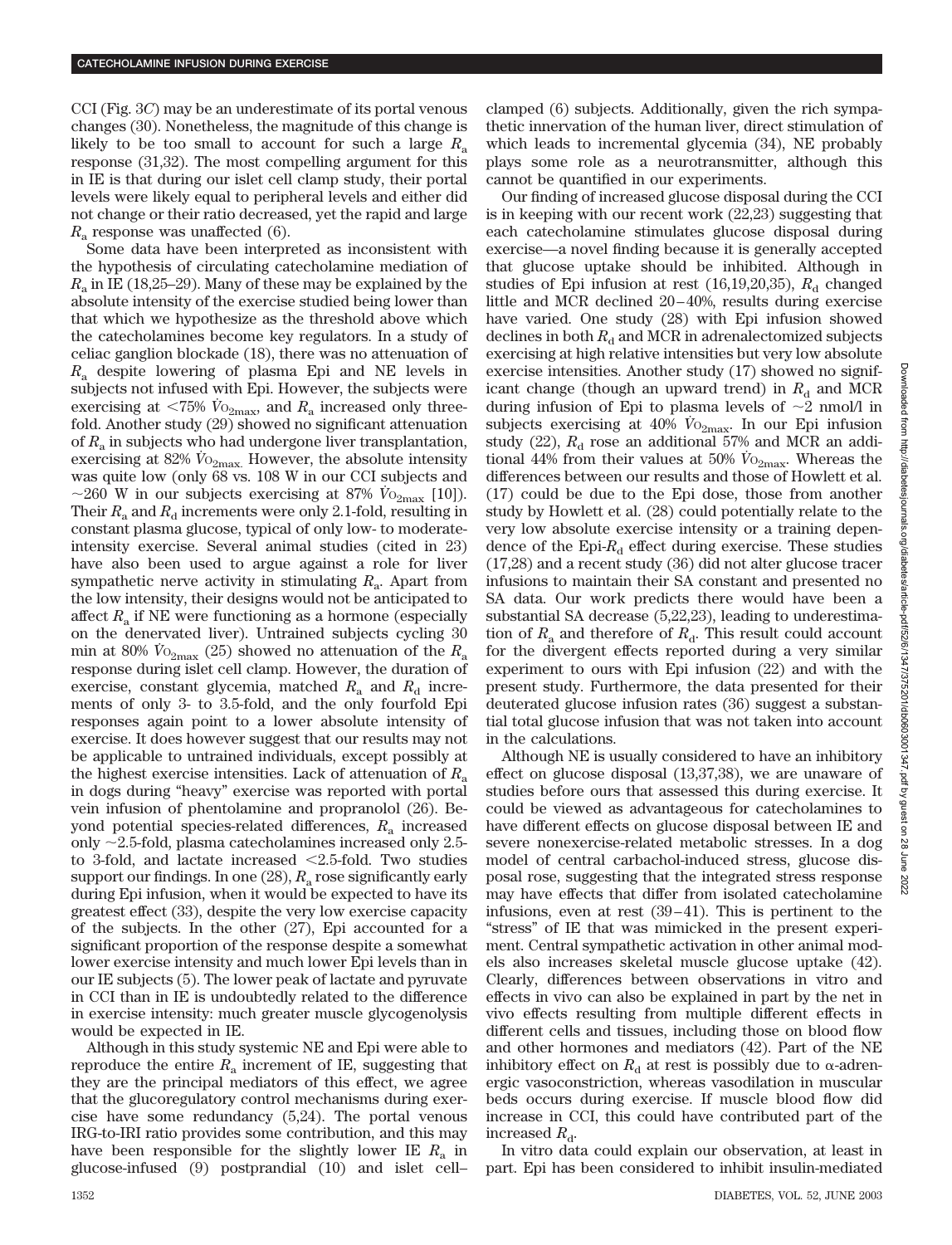muscle glucose uptake, but high concentrations do translocate GLUT4 to the plasma membrane (42). Further, Epi has been shown to translocate GLUT4 while increasing glucose transport in the absence of insulin, but to inhibit glucose transport in its presence  $(43)$ . Specific  $\beta$ -adrenergic agonists have been shown in vivo to increase glucose transport in myocytes without an effect on GLUT4 content in the plasma membrane (42). It has also been shown that Epi inhibits glucose phosphorylation, which may become the rate-limiting step in glucose utilization under certain circumstances, but much less during muscle contraction than during insulin stimulation (44). Elevated free fatty acid (FFA) levels suppress glucose utilization, and lowered FFA levels increase it (45–47). However, plasma FFA levels fall during IE (5,9), whereas they rise in nonexercise forms of stress and increase more during CCI than in CON. Despite this greater FFA increment, RER increased, reflecting greater carbohydrate oxidation. The increased  $R_d$ with catecholamine infusions is surprising in light of augmented  $R_d$  with  $\beta$ -blockade (48) and unaltered  $R_d$  with  $\alpha$ -blockade (49) in IE. This could, however, be explained by redundant  $\alpha$  and  $\beta$  effects on  $R_d$  during exercise given the higher catecholamine levels in the adrenergically blocked groups in both these studies. One other possibility for the increased total-body  $R_d$  is that the glucose could be taken up elsewhere, such as in adipose tissue, where catecholamines may increase glucose uptake (42).

In summary, this study has shown that the  $R_a$ ,  $R_d$ , glycemic, lactate, and RER responses to combined peripheral catecholamine infusion during moderate-intensity exercise can reproduce the pattern of those of IE. This gives strong support to the view that the pronounced rise of plasma catecholamines during IE is the primary drive behind the markedly greater stimulation of glucose output than during ME. Additionally, we have shown that the effect of catecholamines on glucose uptake and clearance during exercise appears to differ from their effects at rest, becoming stimulatory rather than inhibitory. This would enhance the body's ability to shift to higher levels of muscular carbohydrate use during IE, but does not preclude catecholamine-induced hyperglycemia during nonexercise-related stresses.

## **ACKNOWLEDGMENTS**

This work was supported by grants MT9581 (to E.B.M.) and MT2197 (to M.V.) from the Canadian Institutes of Health Research. The laboratory of J.B.H. is supported by the Medical Research Service of the U.S. Department of Veterans Affairs.

The authors gratefully acknowledge the contributions of the following, whose roles were essential to this research: Mary Shingler, RN, of the Royal Victoria Hospital Clinical Investigation Unit; Madeleine Giroux, RT, Marie Lamarche, BSc, and Ginette Sabourin, BSc, for technical assistance in Montreal; Marla Smith, BS, for technical assistance in Ann Arbor, Michigan; and Josie Plescia for secretarial assistance. We acknowledge the role of Sharon Nessim, MD, who suggested this line of investigation while working with us as a medical student.

#### **REFERENCES**

- 1. Wasserman DH, Shi ZQ, Vranic M: Metabolic implications of exercise and physical fitness in physiology and diabetes. In *Ellenberg and Rifkin's Diabetes Mellitus.* 6th ed. Porte D, Sherwin R, Barroz A, Eds. New York, McGraw Hill, 2002, p. 453–480
- 2. Berger CM, Sharis PJ, Bracy DP, Lacy DB, Wasserman DH: Sensitivity of exercise-induced increase in hepatic glucose production to glucose supply and demand. *Am J Physiol* 267:E411–E421, 1994
- 3. Jenkins AB, Chisholm DJ, James DE, Ho KY, Kraegen EW: Exerciseinduced hepatic glucose output is precisely sensitive to the rate of systemic glucose supply. *Metabolism* 34:431–436, 1985
- 4. Weirsma MM, Vissing J, Steffens AB, Galbo H: Effects of glucose infusion on hormone secretion and hepatic glucose production during heavy exercise. *Am J Physiol* 265:R1333–R1338, 1993
- 5. Marliss EB, Vranic M: Intense exercise has unique effects on both insulin release and its roles in glucoregulation: implications for diabetes. *Diabetes* 51 (Suppl. 1):S271–S283, 2002
- 6. Sigal RJ, Fisher S, Halter JB, Vranic M, Marliss EB: The roles of catecholamines in glucoregulation in intense exercise as defined by the islet cell clamp technique. *Diabetes* 45:148–156, 1996
- 7. Kjaer M, Farrell PA, Christensen NJ, Galbo H: Increased epinephrine response and inaccurate glucoregulation in exercising athletes. *J Appl Physiol* 61:1693–1700, 1986
- 8. Calles J, Cunningham JJ, Nelson L, Brown N, Nadel E, Sherwin RS, Felig P: Glucose turnover during recovery from intensive exercise. *Diabetes* 32:734–738, 1983
- 9. Manzon A, Fisher SJ, Morais JA, Lipscombe L, Guimond MC, Nessim SJ, Sigal RJ, Halter JB, Vranic M, Marliss EB: Glucose infusion partially attenuates glucose production and increases uptake during intense exercise. *J Appl Physiol* 85:511–524, 1998
- 10. Kreisman SH, Manzon A, Nessim SJ, Morais JA, Gougeon R, Fisher SJ, Vranic M, Marliss EB: Glucoregulatory responses to intense exercise performed in the postprandial state. *Am J Physiol Endocrinol Metab* 278:E786–E793, 2000
- 11. Jenkins AB, Furler SM, Chisholm DJ, Kraegen EW: Regulation of hepatic glucose output during exercise by circulating glucose and insulin in humans. *Am J Physiol* 250:R411–R417, 1986
- 12. Vissing J, Sonne B, Galbo H: Regulation of hepatic glucose production in running rats studied by glucose infusion. *J Appl Physiol* 65:2552–2557, 1988
- 13. Connolly CC, Steiner KE, Stevenson RW, Neal DW, Williams PE, Alberti KG, Cherrington AD: Regulation of glucose metabolism by norepinephrine in conscious dogs. *Am J Physiol* 261:E764–E772, 1991
- 14. Gray DE, Lickley HL, Vranic M: Physiologic effects of epinephrine on glucose turnover and plasma free fatty acid concentrations mediated independently of glucagon. *Diabetes* 29:600–608, 1980
- 15. Stevenson RW, Steiner KE, Connolly CC, Fuchs H, Alberti KG, Williams PE, Cherrington AD: Dose-related effects of epinephrine on glucose production in conscious dogs. *Am J Physiol* 260:E363–E370, 1991
- 16. Clutter WE, Bier DM, Shah SD, Cryer PE: Epinephrine plasma metabolic clearance rates and physiologic thresholds for metabolic and hemodynamic actions in man. *J Clin Invest* 66:94–101, 1980
- 17. Howlett K, Febbraio M, Hargreaves M: Glucose production during strenuous exercise in humans: role of epinephrine. *Am J Physiol* 276:E1130– E1135, 1999
- 18. Kjaer M, Engfred K, Fernandes A, Secher NH, Galbo H: Regulation of hepatic glucose production during exercise in humans: role of sympathoadrenergic activity. *Am J Physiol* 265:E275–E283, 1993
- 19. Rizza RA, Cryer PE, Haymond MW, Gerich JE: Adrenergic mechanisms for the effects of epinephrine on glucose production and clearance in man. *J Clin Invest* 65:682–689, 1980
- 20. Sacca L, Morrone G, Cicala M, Corso G, Ungaro B: Influence of epinephrine, norepinephrine, and isoproterenol on glucose homeostasis in normal man. *J Clin Endocrinol Metab* 50:680–684, 1980
- 21. Schricker T, Albuszies G, Weidenbach H, Beckh K, Ensinger H, Anhaupl T, Radermacher P, Vogt J, Adler G, Georgieff M: Effects of epinephrine on glucose metabolism in patients with alcoholic cirrhosis. *Hepatology* 24: 330–336, 1996
- 22. Kreisman SH, Ah Mew N, Arsenault M, Nessim SJ, Halter JB, Vranic M, Marliss EB: Epinephrine infusion during moderate intensity exercise increases glucose production and uptake. *Am J Physiol* 278:E949–E957, 2000
- 23. Kreisman SH, Ah Mew N, Halter JB, Vranic M, Marliss EB: Norepinephrine infusion during moderate intensity exercise increases glucose production and uptake. *J Clin Endocrinol Metab* 86:2118–2124, 2001